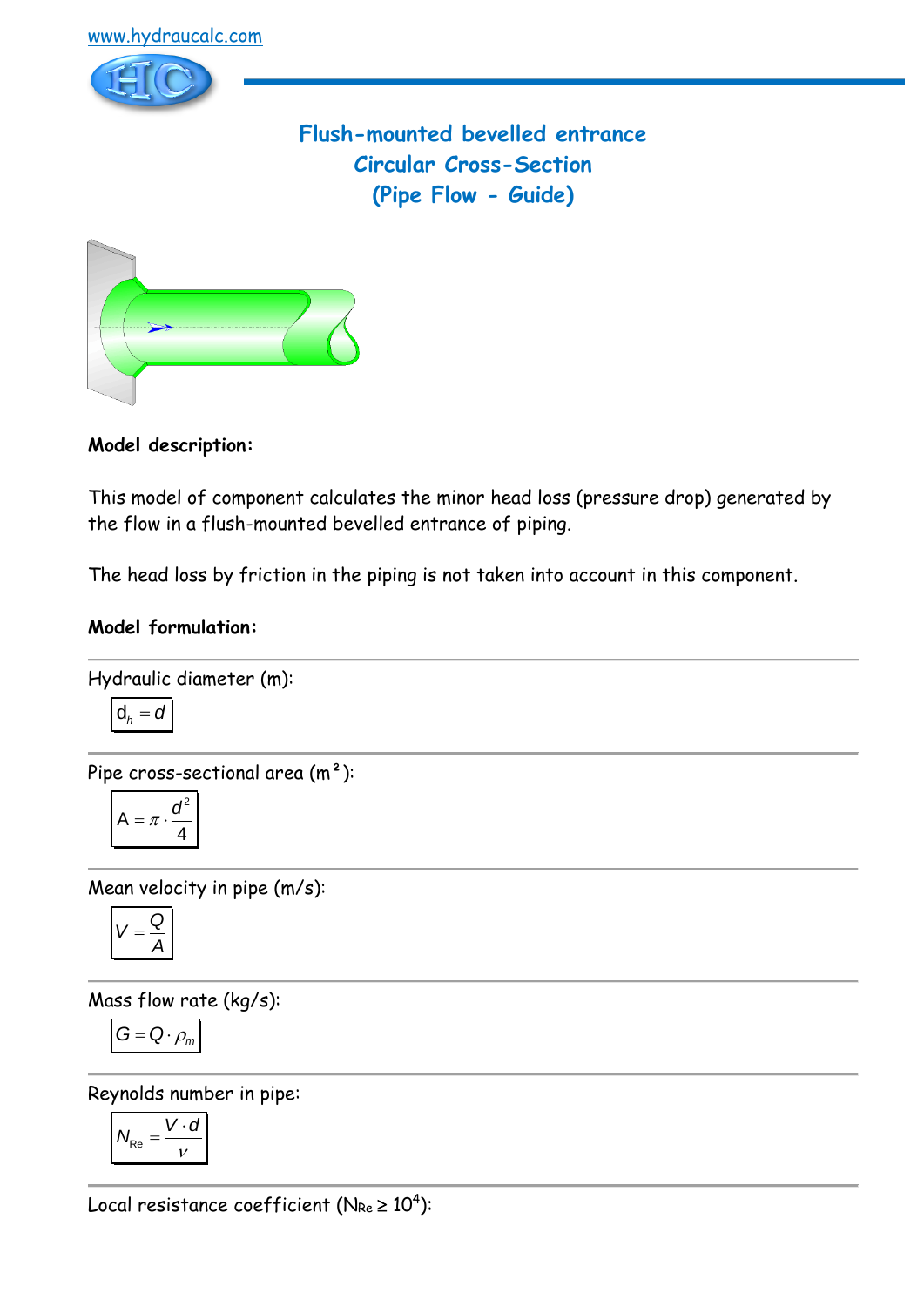$$
K_2 = 0.0696 \cdot \left[1 - C_b \cdot \frac{1}{d}\right] \cdot \lambda^2 + \left(\lambda - 1\right)^2
$$

 $(1]$  equation 9.4)

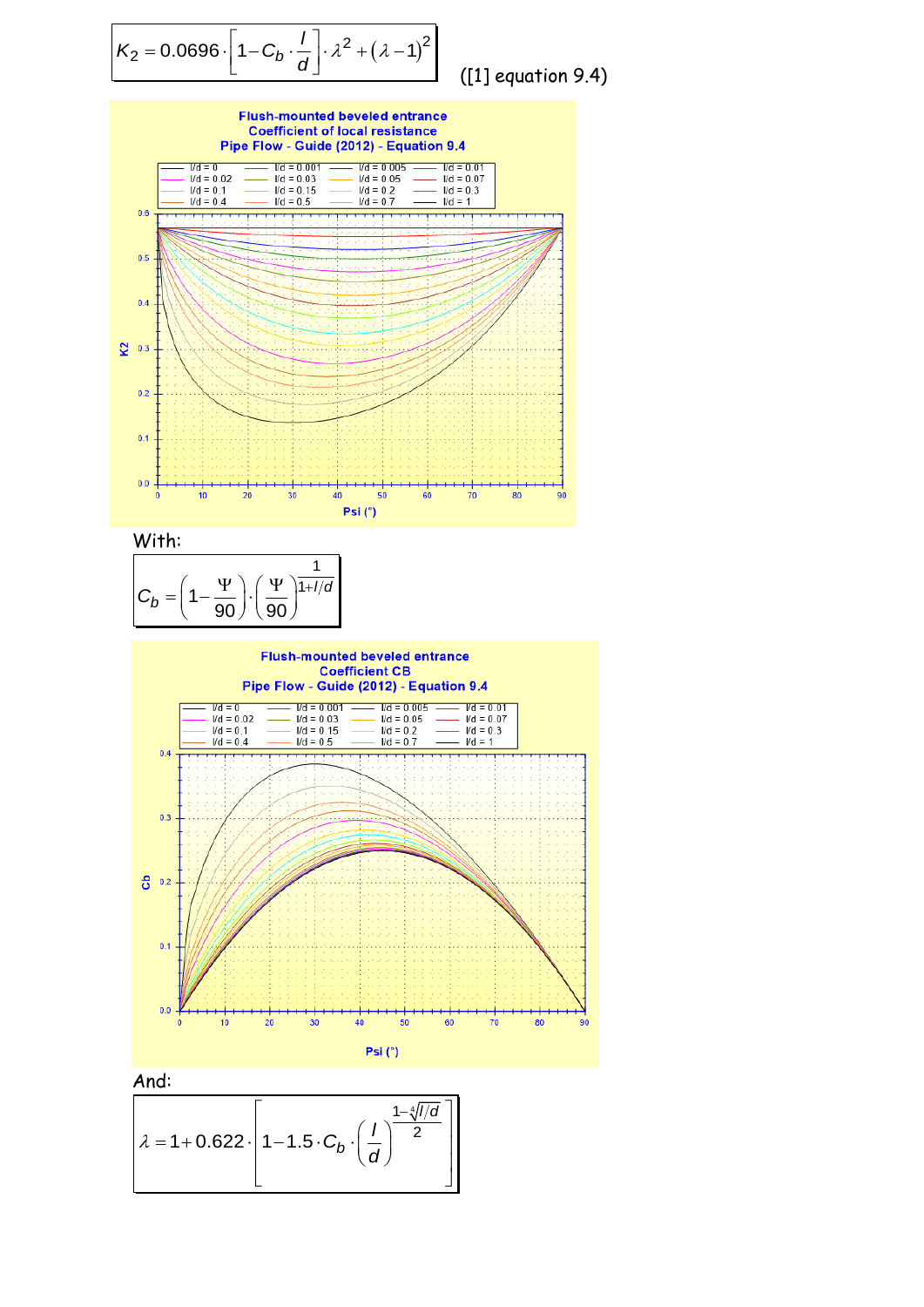

Total pressure loss coefficient (based on mean velocity in minor diameter):

$$
K=K_2
$$

Total pressure loss (Pa):

$$
\Delta P = K \cdot \frac{\rho_m \cdot V^2}{2}
$$

Total head loss of fluid (m):

$$
\Delta H = K \cdot \frac{V^2}{2 \cdot g}
$$

Hydraulic power loss (W):

 $Wh = \Delta P \cdot Q$ 

#### **Symbols, Definitions, SI Units:**

- d<sup>h</sup> Hydraulic diameter (m)
- d Pipe diameter (m)
- A Pipe cross-sectional area  $(m<sup>2</sup>)$
- $Q$  Volume flow rate  $(m^3/s)$
- G Mass flow rate (kg/s)
- V Mean velocity in pipe (m/s)
- $N_{Re}$  Reynolds number in pipe ()
- $\Psi$  Bevel angle  $(°)$
- l Bevel length ()
- K<sup>2</sup> Local resistance coefficient ()
- K Total pressure loss coefficient (based on mean velocity in pipe) ()
- $\Delta P$  Total pressure loss (Pa)
- $\Delta H$  Total head loss of fluid (m)